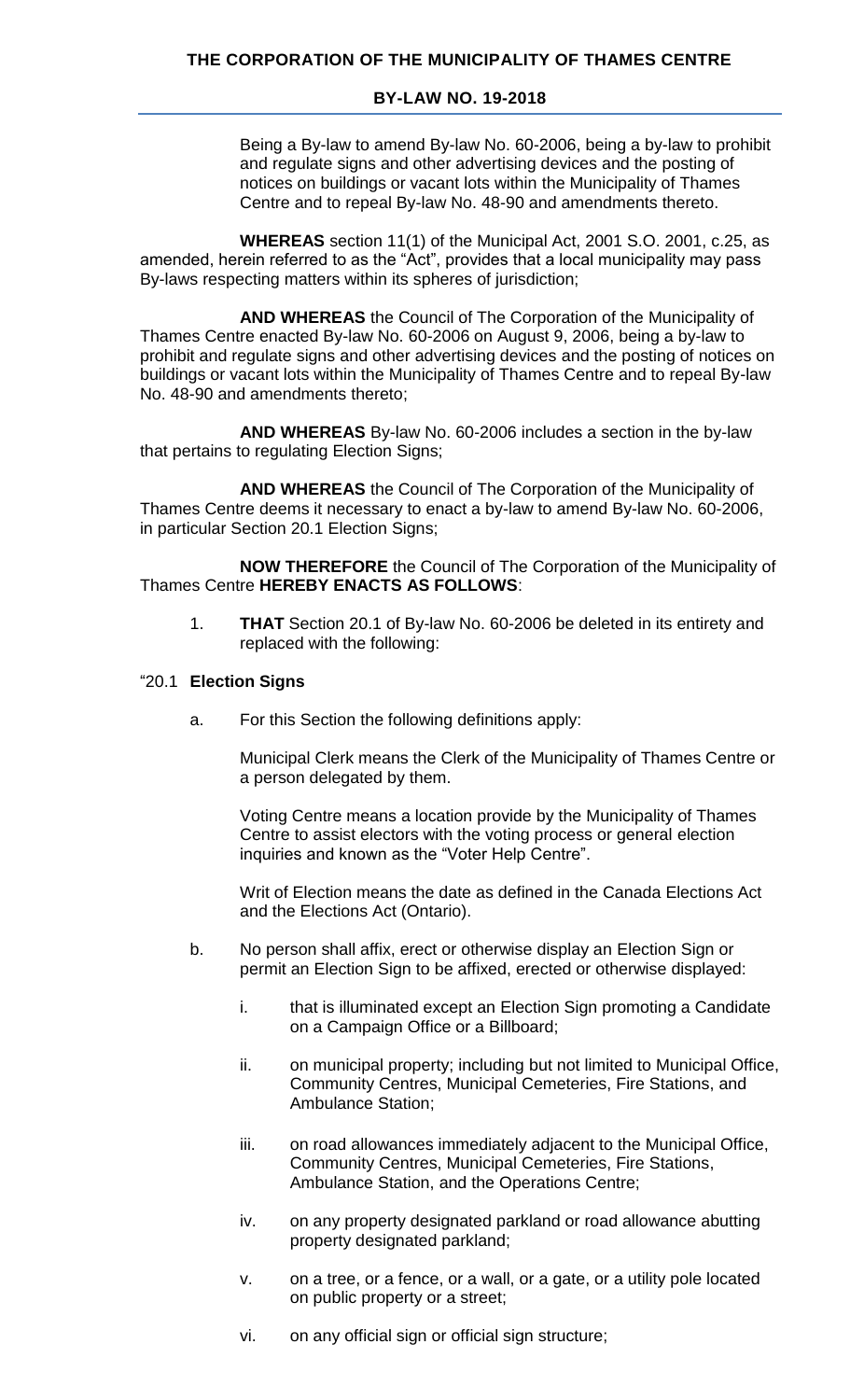- vii. within a sight triangle;
- viii. on private property or on the road allowance directly abutting the private property without the owner's consent;
- ix. Less than 3 metres from a crosswalk;
- x. within 10 metres of another Election Sign of the same Candidate; and
- xi. at any location where the Election Sign:
	- obstructs the view of any pedestrian or driver of a motor vehicle, or obstructs the visibility of any traffic sign or device, or where it could interfere with vehicular traffic so that it could endanger any person;
	- impedes or obstructs the passage of pedestrians on a sidewalk;
	- impedes or obstructs the Municipality's maintenance operations;
	- impedes or obstructs any required fire escape, fire exit, door, window, etc., or so as to prevent or impede access of firefighters to any part of a building; and
	- constitutes a danger or hazard to the general public.
- c. No person shall affix, erect or otherwise display an Election Sign or permit an Election Sign to be erected, affixed, or otherwise displayed for a federal or provincial election or by-election than the day the Writ of Election or by-election is issued.
- d. No person shall affix, erect or otherwise display an Election Sign or permit an Election Sign to be erected, affixed, or otherwise displayed for a municipal election until a Candidate has filed all required documents and paid the required fee in support of their candidacy for municipal office. This includes Election Signs to be affixed, erected or otherwise displayed on a Campaign Office.
- e. No person shall display on any Election Sign a logo, trademark or official mark, in whole or in part, owned or licensed by the Municipality.
- f. An Election Sign shall not exceed a maximum sign area of more than 1.5 square metres (16.1 square feet) with the exception of those promoting a Candidate on a campaign office or a billboard.
- g. No person shall display on any Election Sign a logo, trademark or official mark, in whole or in part, owned or licensed by the Municipality.
- h. No person shall affix, erect or otherwise display an Election Sign on the property whereupon a Voting Centre is situated.
- i. No person shall affix, erect or otherwise display an Election Sign in or on a vehicle that is parked on the property of any premise whereupon a Voting Centre is situated.
- j. An Election Sign which is a fascia sign may be affixed to the face of the building or building unit which is used as a Candidate's campaign headquarters provided such fascia sign complies with the provisions of the Sign By-law for a fascia sign.
- k. The Municipal Clerk and/or Enforcement Officer may remove an Election Sign erected in contravention of this by-law without notice.